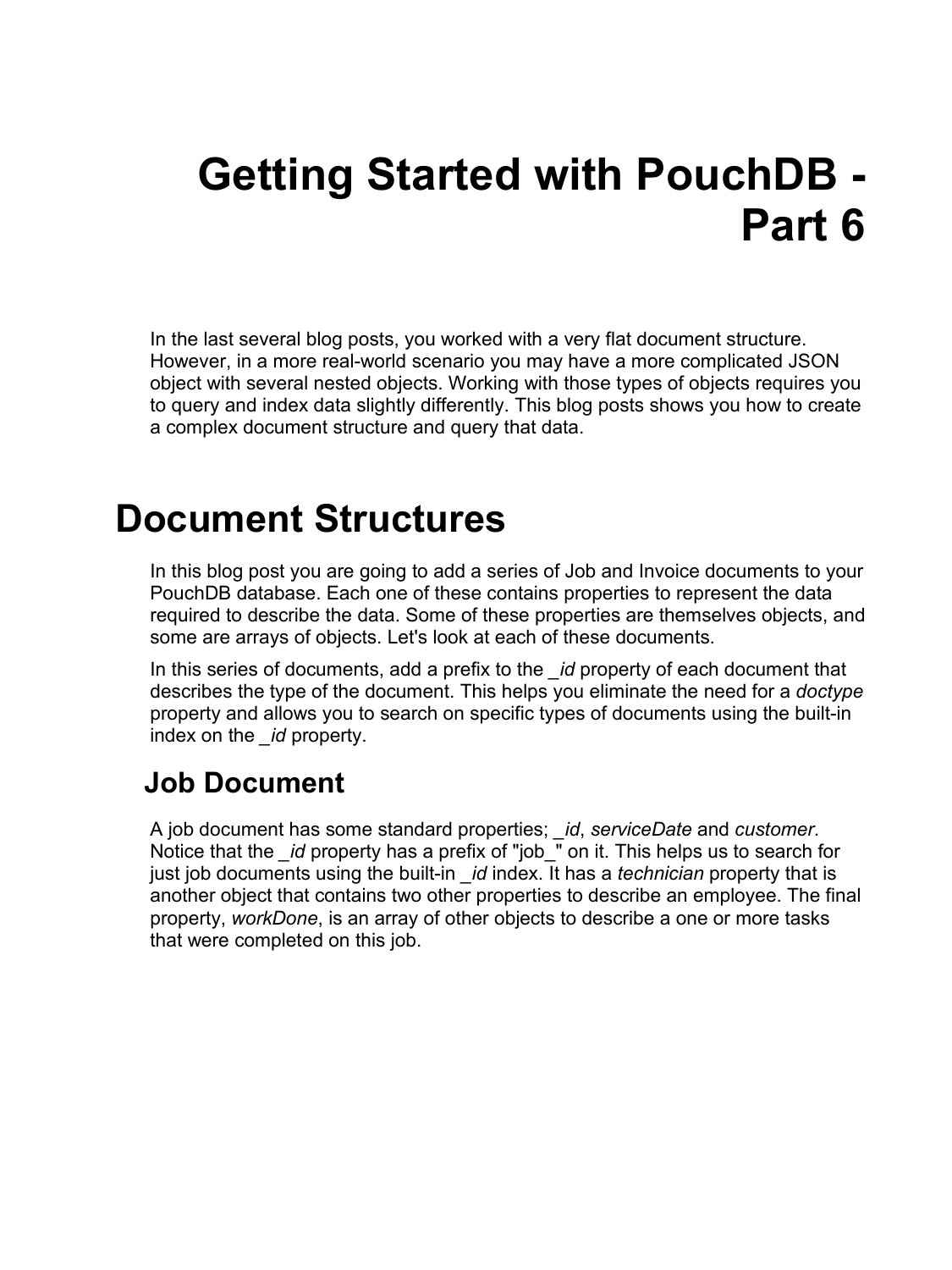```
{
   "_id": "job_2020",
   "serviceDate": "2018-02-03",
   "customer": "452",
   "technician": {
    "EmployeeID": "1034",
     "name": "Sheriff, Madison"
   },
   "workDone": [{
    "description": "Drywall installation",
     "price": 500
   },
   {
     "description": "Painting",
     "price": 100
   }]
}
```
#### **Invoice Document**

An invoice document contains a few standard properties; *\_id*, *invoiceDate* and *invoiceTotal* which are self-explanatory. Notice that the *\_id* property has a prefix of "invoice " on it. This helps us to search for just invoice documents using the built-in *id* index. The *customer* property is another object that describes the customer for whom the job was done. The *lineItems* property contains an array of items with a link to a job documents' *\_id* property, the description of the work done and the price for that work.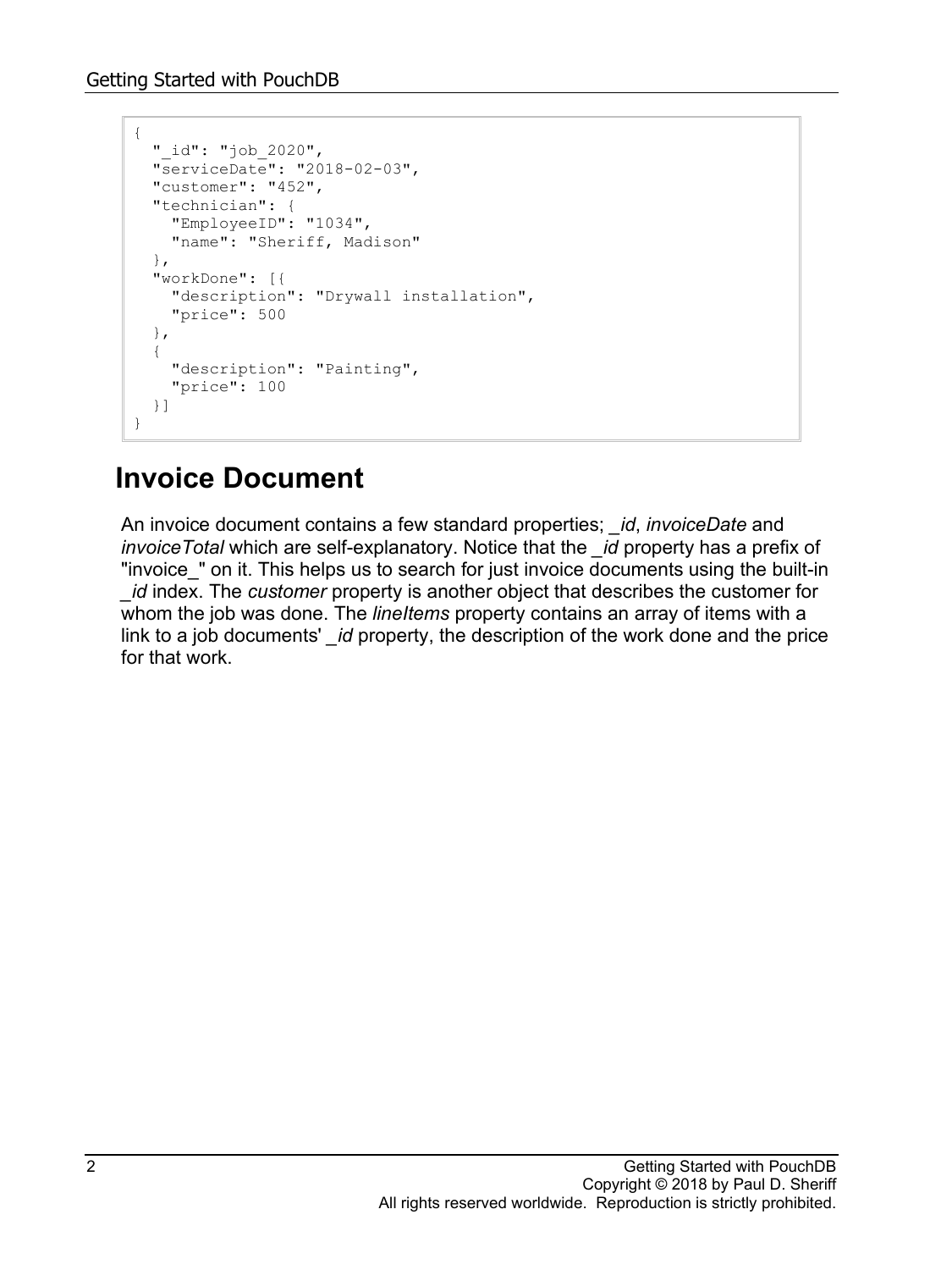```
{
  " id": "invoice 2534",
   "invoiceDate": "2018-02-04",
   "invoiceTotal": 375,
   "customer": {
    "_id": "834",
    "name": "John Smith",
     "address": "123 Main Street",
     "city": "Nashville",
 "state": "TN",
 "postalCode": "37211"
   },
   "lineItems": [
     {
       "jobId": "job_2010",
       "description": "Driveway repair",
       "price": 225
     },
     {
       "jobId": "job_2011",
       "description": "Carport repair",
       "price": 150
     }
   ]
}
```
# **Insert Sample Documents**

Create a set of job and invoice documents into the database so you can test working with nested documents. Add the following function and call it to insert the test documents.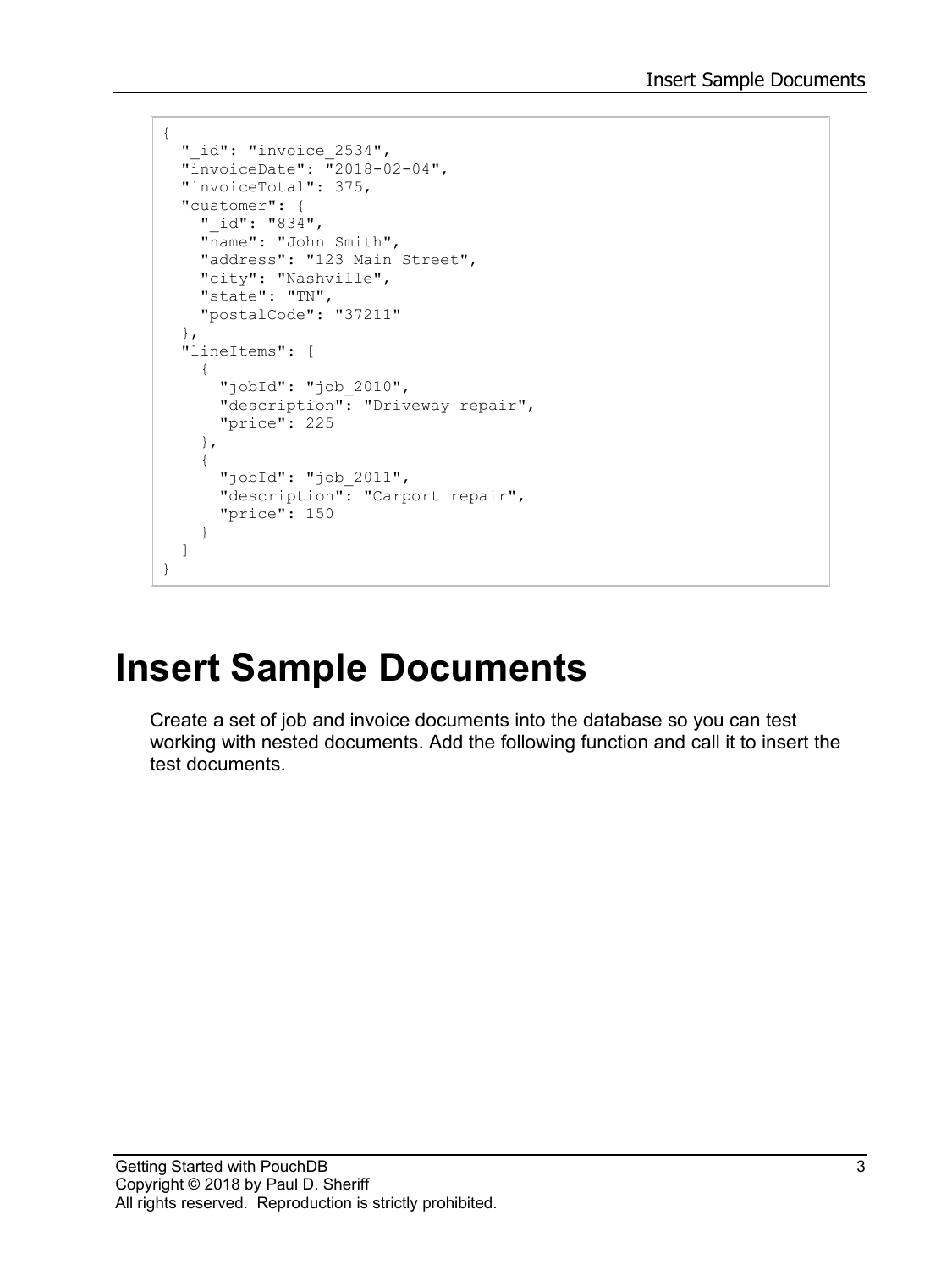```
function addMultipleDocs() {
  db.bulkDocs([
     {
       "_id": "job_2010",
       "serviceDate": "2018-02-03",
       "customer": "834",
       "technician": {
         "EmployeeID": "1023",
         "name": "Sheriff, Paul"
       },
       "workDone": [{
         "description": "Driveway repair",
         "price": 225
       }]
     },
     {
       "_id": "job_2011",
       "serviceDate": "2018-02-03",
       "customer": "834",
       "technician": {
         "EmployeeID": "1023",
         "name": "Sheriff, Paul"
       },
       "workDone": [{
         "description": "Carport repair",
         "price": 150
       }]
     },
     {
       "_id": "job_2020",
       "serviceDate": "2018-02-03",
       "customer": "452",
       "technician": {
         "EmployeeID": "1034",
         "name": "Sheriff, Madison"
       },
       "workDone": [{
         "description": "Drywall installation",
         "price": 500
       },
       {
         "description": "Painting",
         "price": 100
       }]
     },
     {
       "_id": "job_2030",
       "serviceDate": "2018-02-04",
       "customer": "651",
       "technician": {
         "EmployeeID": "1051",
         "name": "Jones, Bruce"
       },
       "workDone": [{
         "description": "Lawn mowing",
         "price": 100
```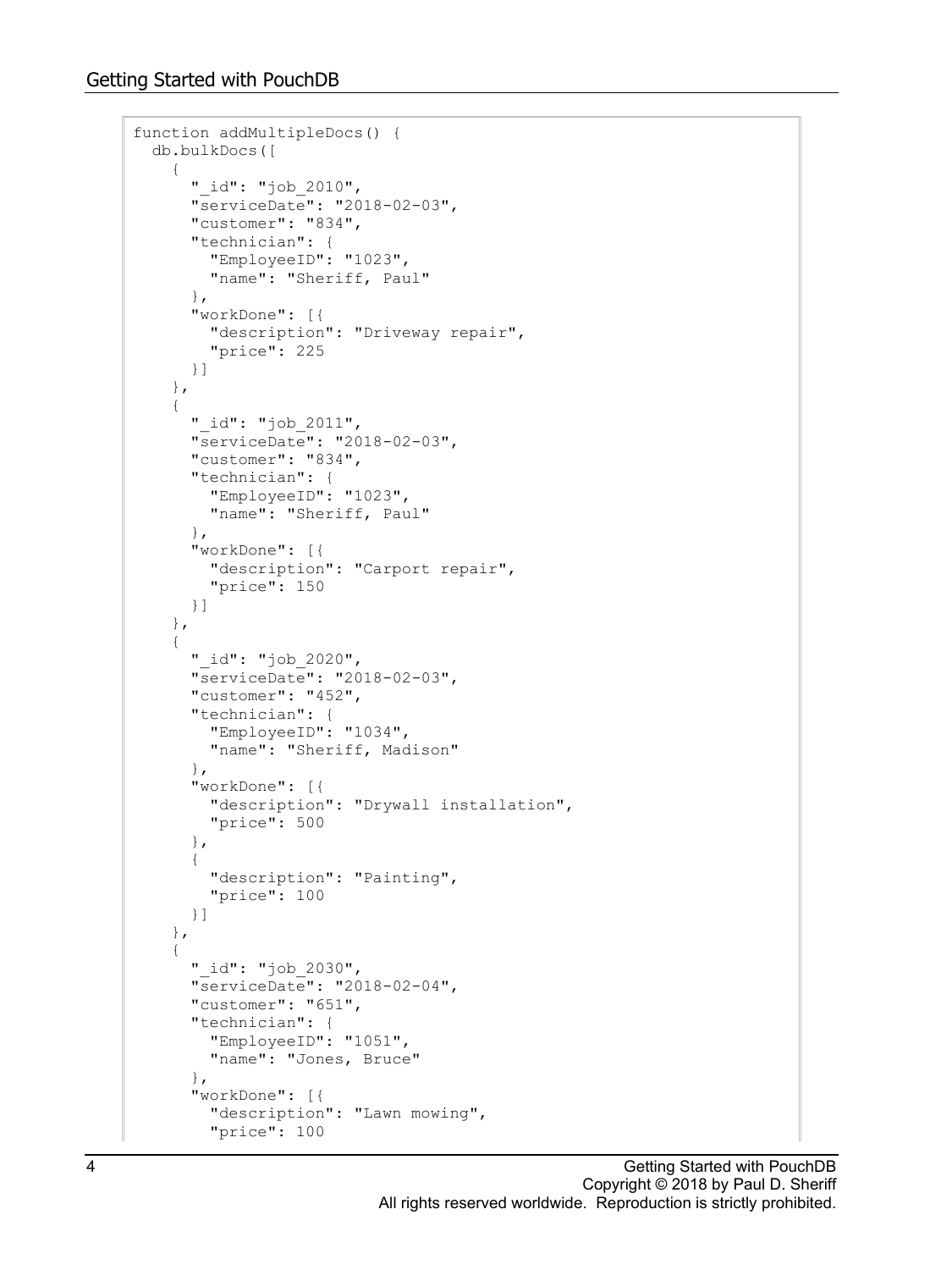```
 }]
     },
     {
       "_id": "job_2040",
       "serviceDate": "2018-03-05",
       "customer": "834",
       "technician": {
         "EmployeeID": "1189",
         "name": "Kuhn, John"
       },
       "workDone": [{
         "description": "Install doorbell",
         "price": 75
       }]
     },
     {
       "_id": "job_2050",
       "serviceDate": "2018-03-06",
       "customer": "983",
       "technician": {
         "EmployeeID": "1023",
         "name": "Sheriff, Paul"
       },
       "workDone": [{
         "description": "Drywall repair",
         "price": 95
       },
       {
         "description": "Painting",
         "price": 50
       }]
     },
     {
       "_id": "job_2060",
       "serviceDate": "2018-04-08",
       "customer": "389",
       "technician": {
         "EmployeeID": "1189",
         "name": "Kuhn, John"
       },
       "workDone": [{
         "description": "Ceiling fan install",
         "price": 150
       }]
     },
     {
       "_id": "invoice_2534",
       "invoiceDate": "2018-02-04",
       "invoiceTotal": 375,
       "customer": {
 "_id": "834",
 "name": "John Smith",
         "address": "123 Main Street",
         "city": "Nashville",
         "state": "TN",
         "postalCode": "37211"
       },
```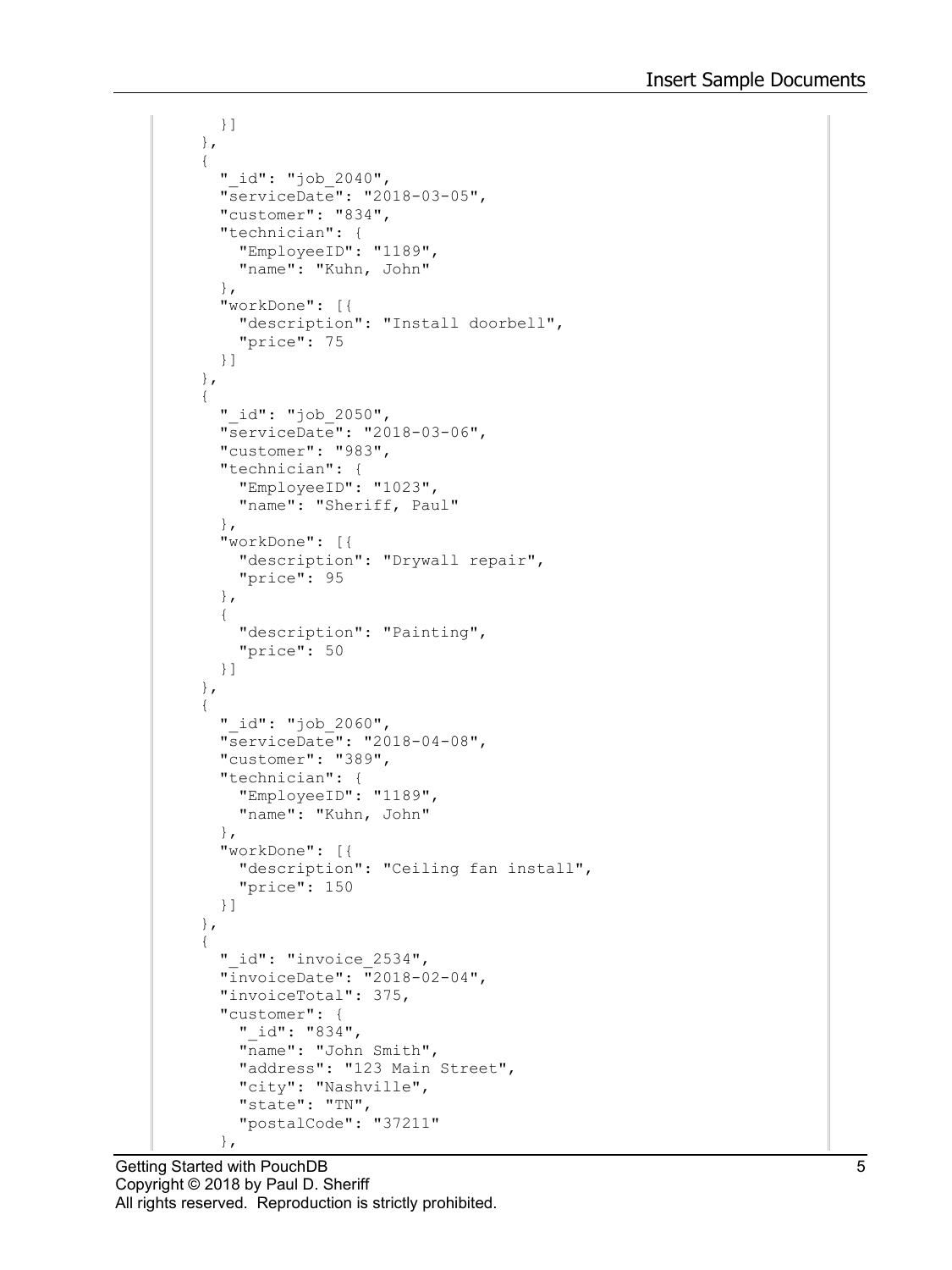```
 "lineItems": [
\{ "jobId": "job_2010",
           "description": "Driveway repair",
           "price": 225
         },
         {
           "jobId": "job_2011",
           "description": "Carport repair",
         "price": 150
 }
       ]
     },
     {
       "_id": "invoice_2536",
       "invoiceDate": "2018-02-04",
       "invoiceTotal": 600,
       "customer": {
         "_id": "452",
       "name": "Henry James",
         "address": "98 5th Ave",
         "city": "Brentwood",
         "state": "TN",
         "postalCode": "37027"
       },
       "lineItems": [
         {
           "jobId": "job_2020",
           "description": "Drywall installation",
           "price": 500
         },
\{ "jobId": "job_2020",
           "description": "Painting",
           "price": 100
         }
       ]
     },
     {
      " id": "invoice 2537",
       "invoiceDate": "2018-02-05",
       "invoiceTotal": 100,
       "customer": {
         "_id": "651",
         "name": "Grant Able",
         "address": "113 Woods Lane",
         "city": "Brentwood",
         "state": "TN",
         "postalCode": "37027"
       },
       "lineItems": [
\{"jobId": "job 2030",
           "description": "Lawn mowing",
         "price": 100
 }
       ]
```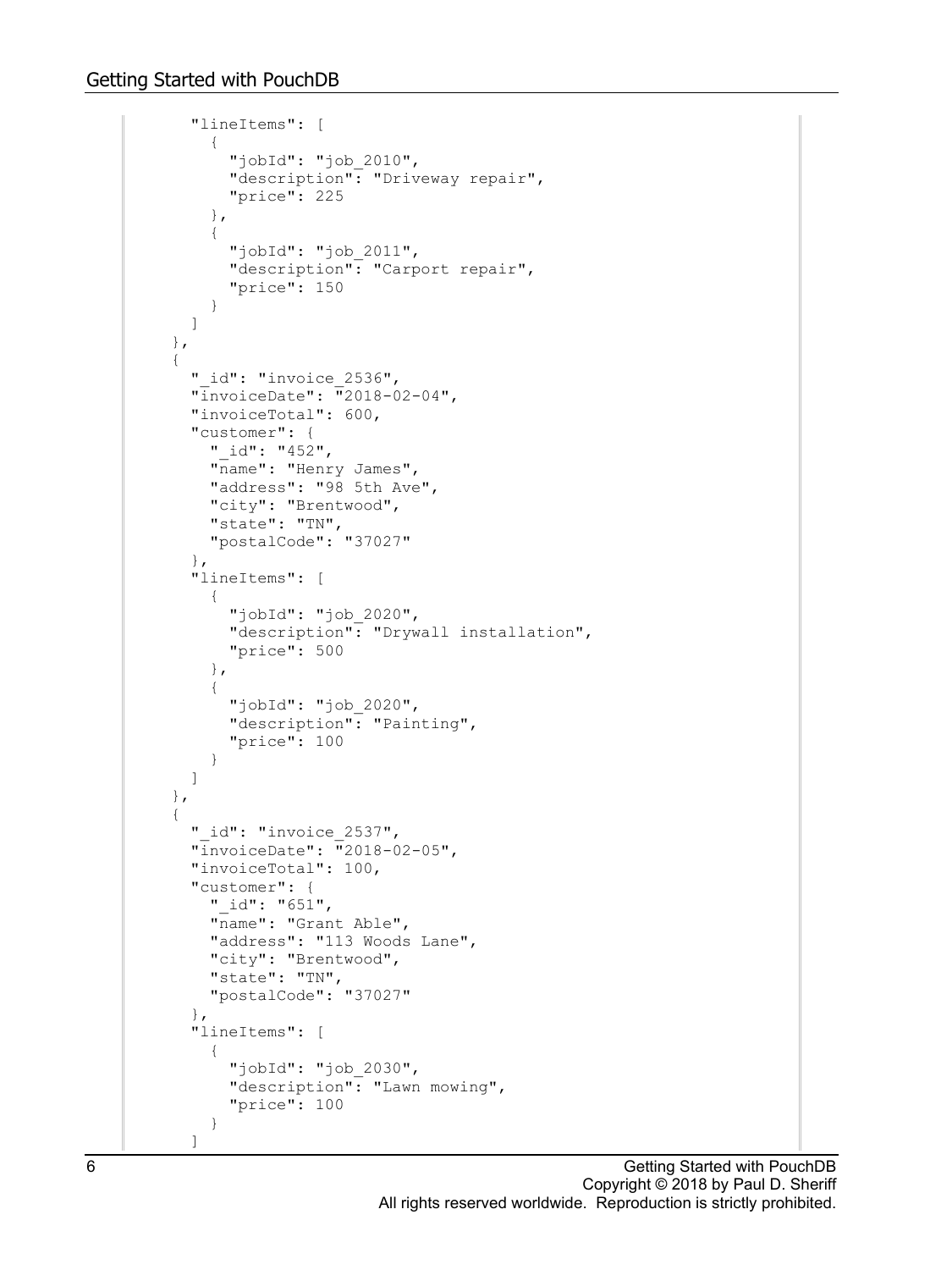```
 },
     {
       "_id": "invoice_2538",
       "invoiceDate": "2018-03-06",
       "invoiceTotal": 75,
       "customer": {
         "_id": "843",
        "name": "John Smith",
         "address": "123 Main Street",
 "city": "Nashville",
 "state": "TN",
         "postalCode": "37211"
       },
       "lineItems": [
\{ "jobId": "job_2040",
           "description": "Install doorbell",
           "price": 75
         }
       ]
     },
     {
      " id": "invoice 2539",
       "invoiceDate": "2018-03-07",
       "invoiceTotal": 145,
       "customer": {
        "_id": "983",
         "name": "Mike Tinder",
         "address": "8733 Mockingbird Street",
         "city": "Franklin",
         "state": "TN",
         "postalCode": "37064"
       },
       "lineItems": [
\{ "jobId": "job_2050",
           "description": "Drywall Repair",
           "price": 95
         },
\{ "jobId": "job_2050",
           "description": "Painting",
           "price": 50
 }
       ]
     },
     {
      " id": "invoice 2540",
       "invoiceDate": "2018-02-06",
       "invoiceTotal": 150,
       "customer": {
        "_id": "389",
         "name": "Sally Sherland",
         "address": "11 14th Avenue",
         "city": "Nashville",
         "state": "TN",
         "postalCode": "37211"
```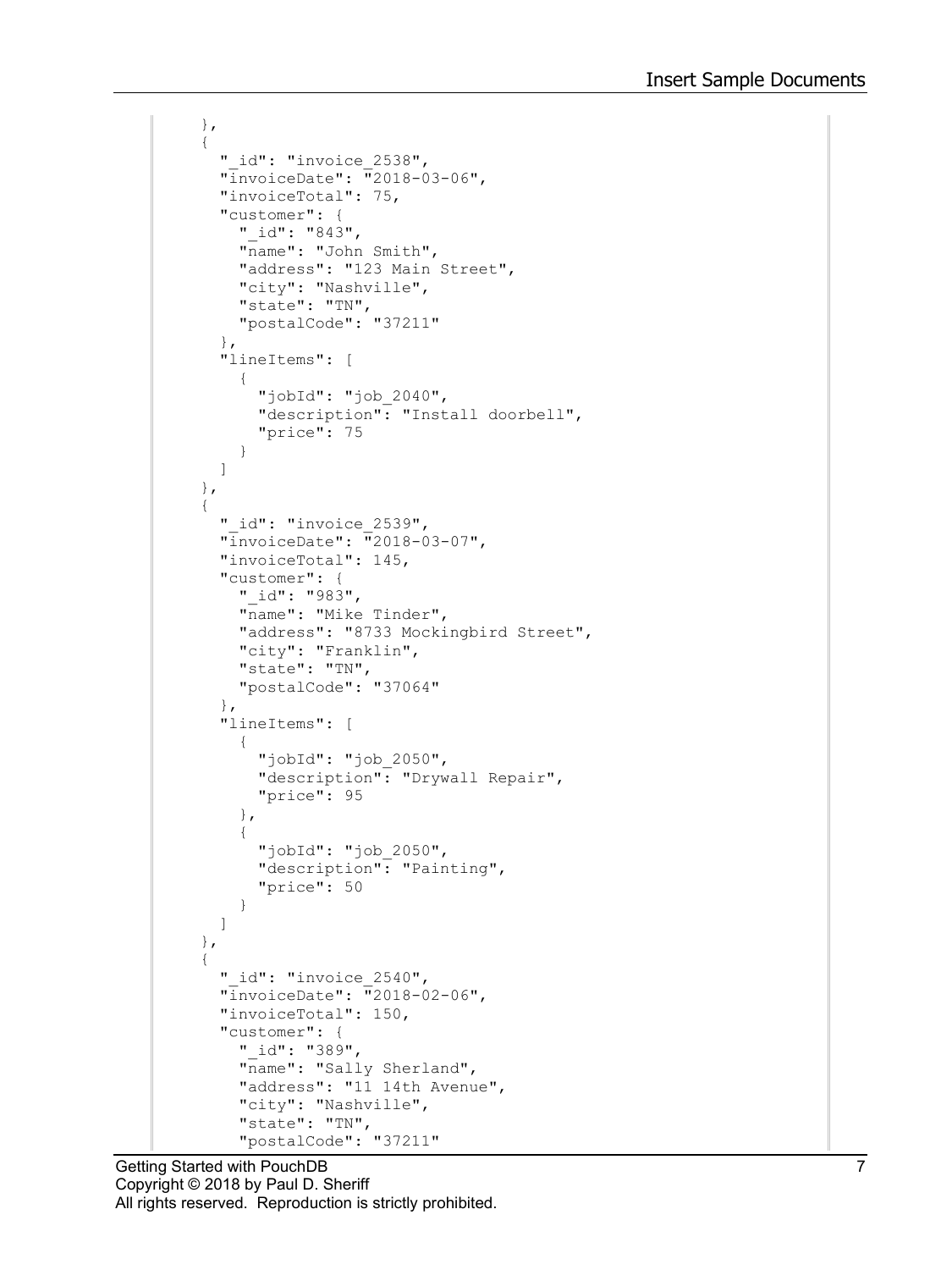```
 },
       "lineItems": [
         {
           "jobId": "job_2060",
           "description": "Ceiling fan install",
           "price": 150
 }
       ]
     }
   ]).then(function (response) {
     pouchDBSamplesCommon.displayJSON(response);
     pouchDBSamplesCommon.displayMessage("Multiple documents 
added.");
   }).catch(function (err) {
     pouchDBSamplesCommon.displayMessage(err);
   });
}
```
### **Working with Intelligent ID's**

As you can see from the sample data you just entered, each *\_id* property has a prefix that describes the type of document. After the prefix is a unique job id or unique invoice id. Adding a prefix to the *\_id* property helps us with searching as shown in the next two samples.

#### **Retrieve Job Documents**

An advantage of creating an "intelligent id" property is it allows you to retrieve documents using the built-in index on the *\_id* property. For example, to retrieve all job documents, simply specify the *startkey* and *endkey* properties as follows.

```
function getAllJobs() {
  db.allDocs({
    startkey: 'job_',
    endkey: 'job_\ufff0',
    include_docs: true
   }).then(function (response) {
    pouchDBSamplesCommon.displayJSON(response);
   }).catch(function (err) {
     pouchDBSamplesCommon.displayMessage(err);
   });
}
```
#### **Retrieve Invoice Documents**

To retrieve just the invoice documents, you can use the startkey and endkey properties as shown below.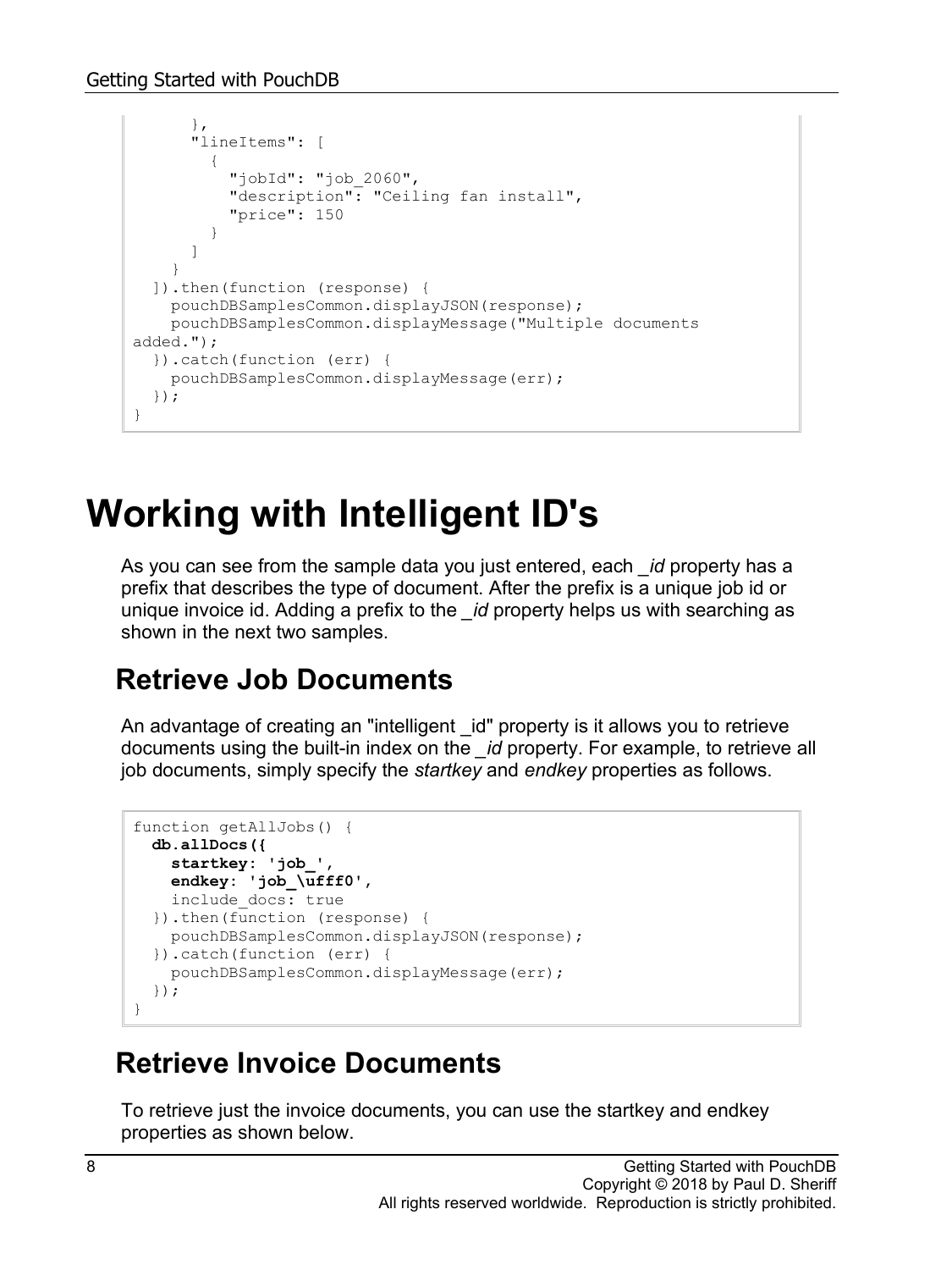```
function getAllInvoices() {
  pouchDBSamplesCommon.hideMessageAreas();
  db.allDocs({
    startkey: 'invoice_',
    endkey: 'invoice_\ufff0',
    include_docs: true
   }).then(function (response) {
    pouchDBSamplesCommon.displayJSON(response);
   }).catch(function (err) {
     pouchDBSamplesCommon.displayMessage(err);
   });
}
```
#### **Other Examples of Intelligent ID's**

You can do quite a bit with the *\_id* property. For example, if you frequently look up jobs by date, add the service date to the *\_id* property in each job document. Here are some examples:

"id": "Job\_2018\_02\_03\_2010" "id": "Job\_2018\_02\_03\_2011" "id": "Job\_2018\_03\_05\_2040" "id": "Job<sup>-2018-04-08-2060"</sup>

You may now use the startkey and endkey to search for all jobs within a year.

```
{
  startkey: 'job_2018',
 endkey: 'job 2018\ufff0'
}
```
Or, you can search for a specific month using the following values.

```
{
 startkey: 'job 2018 03',
 endkey: 'job 2018 03\ufff0'
}
```
The point here is to use your *\_id* property intelligently so you can use the built-in index on the *\_id* property and avoid creating additional indexes.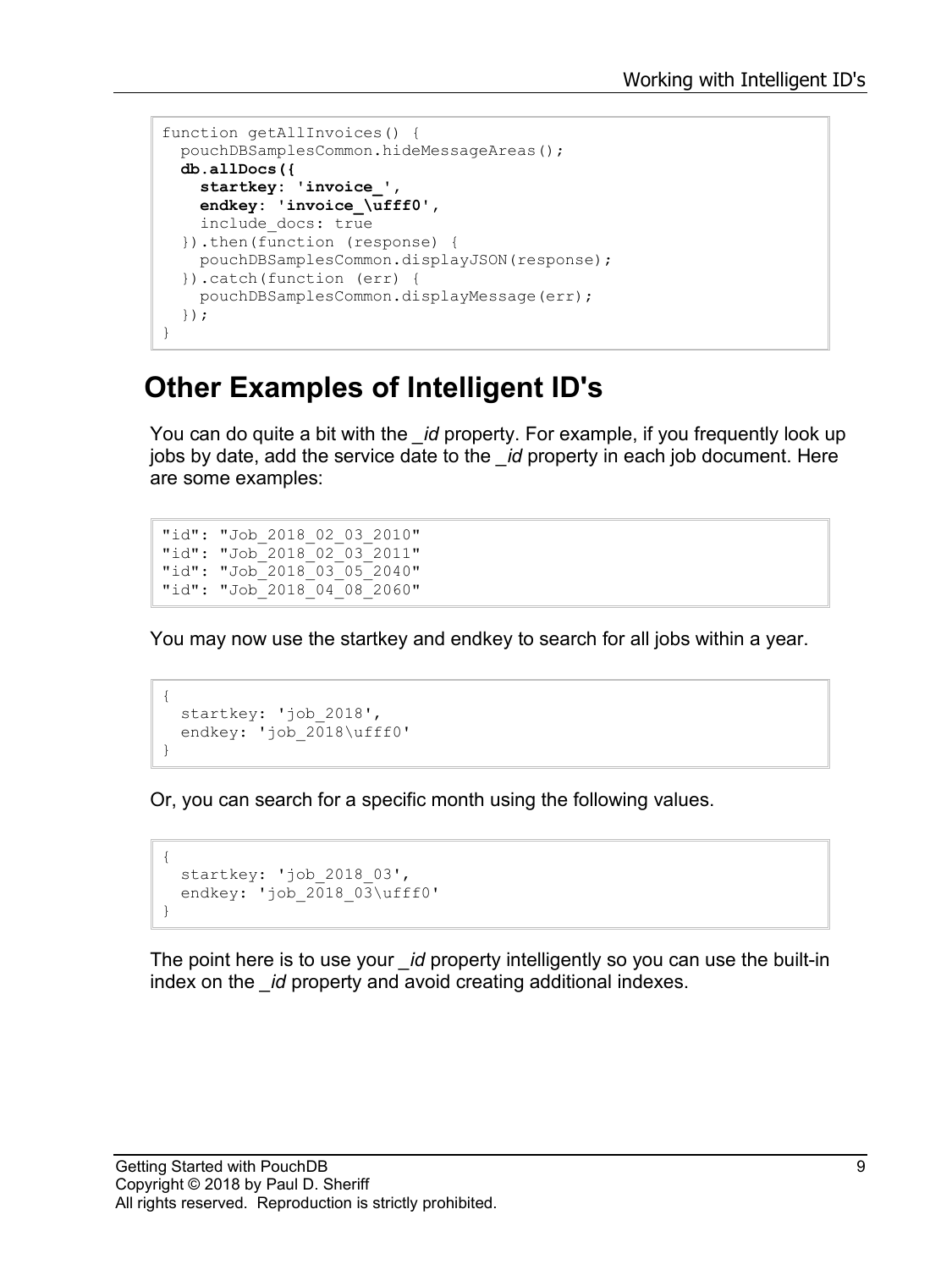### **Locate Customer by Name**

When you have a property that contains another object, you need to use the dot notation when creating the fields for your index. The code below shows creating an index based on the *customer.name* property. This tells PouchDB to locate a *customer* property, and to further locate within that property a property called *name*.

```
db.createIndex({
  index: {
    fields: ['customer.name']
  }
}).then(function (response) {
  pouchDBSamplesCommon.displayJSON(response);
}).catch(function (err) {
  pouchDBSamplesCommon.displayMessage(err);
});
```
To locate a specific customer's name, you use the dot notation in the *selector* property of the options object you pass to the find() method as shown below.

```
function getCustomer() {
  let search = "Mike Tinder";
  db.find({
    selector: { "customer.name": search }
  }).then(function (response) {
    pouchDBSamplesCommon.displayJSON(response);
  }).catch(function (err) {
    pouchDBSamplesCommon.displayMessage(err);
  });
}
```
### **Price Greater than 150**

If a property of your document contains an array of other objects, you can't create an index on a property of the objects within the array. You may still use the find() method to perform this search, but it is going to perform a complete scan of all documents. The following code using the \$elemMatch selector operator to find an element with a property called *price*. It then searches for where any price value is greater than 150.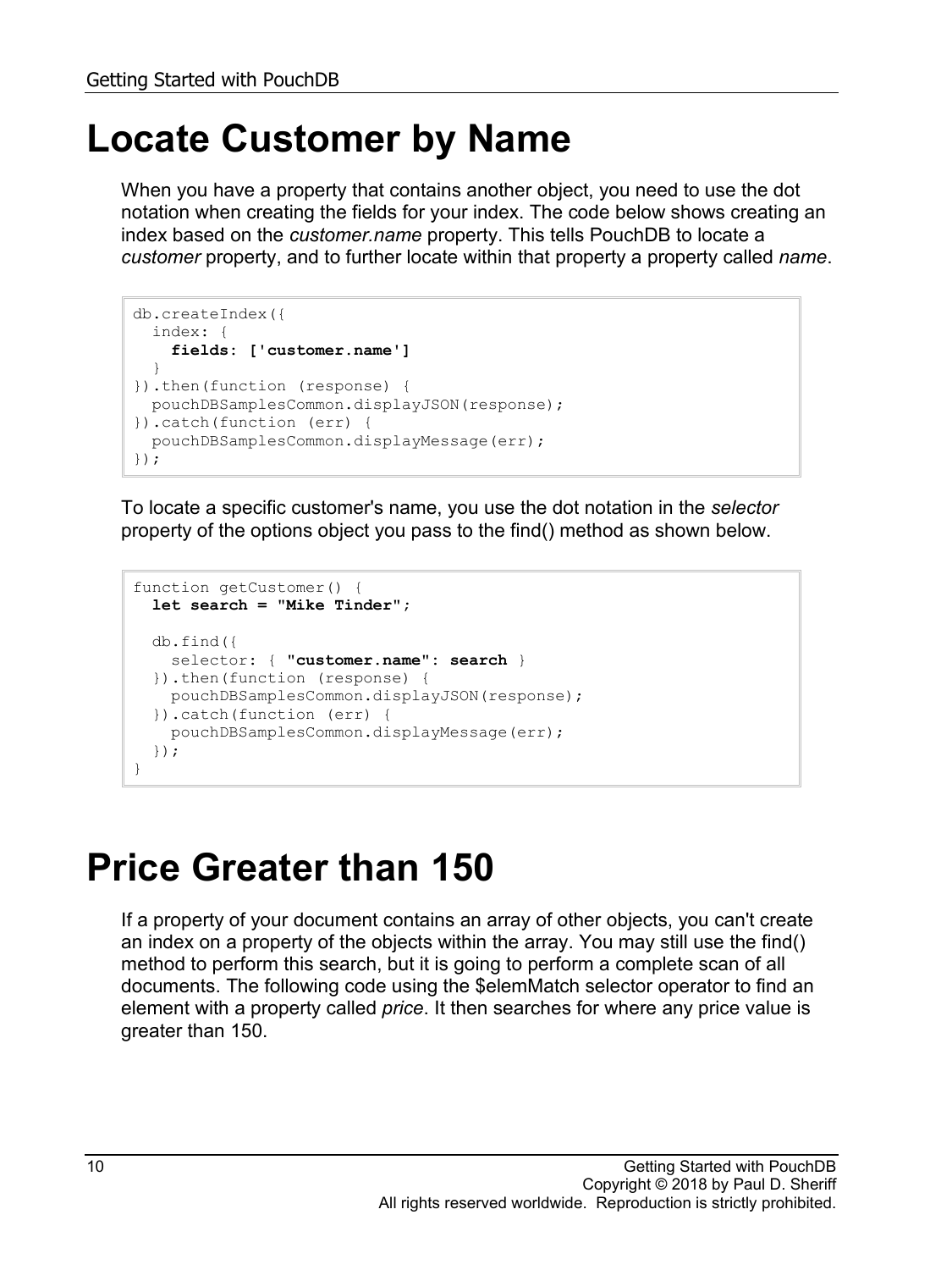```
function getWorkDonePrice() {
 let search = 150;
   pouchDBSamplesCommon.hideMessageAreas();
   db.find({
    selector: {
       "workDone": {
         "$elemMatch": { "price": { $gt: search } }
       }
     }
   }).then(function (response) {
     pouchDBSamplesCommon.displayJSON(response);
   }).catch(function (err) {
     pouchDBSamplesCommon.displayMessage(err);
   });
}
```
### **Create Design Document**

The find() method works for properties that contain objects, but does not work so well for properties that are arrays of objects. As you have seen in a previous blog post, you may create a design document using a map() function to create a secondary index. This is the most efficient way to search for data within an array of objects.

The code highlighted in the following listing shows the declaration of two views, The first view looks at each document for a *customer* property that is an object and has a *name* property. If it finds a document, it calls the emit() function to emit the customer.name value into the index.

The second view looks at each document for a *lineItems* property. The *lineItems* array is then looped through and emits the *price* of each object. In this way an index of all price values is created and is ready to be searched.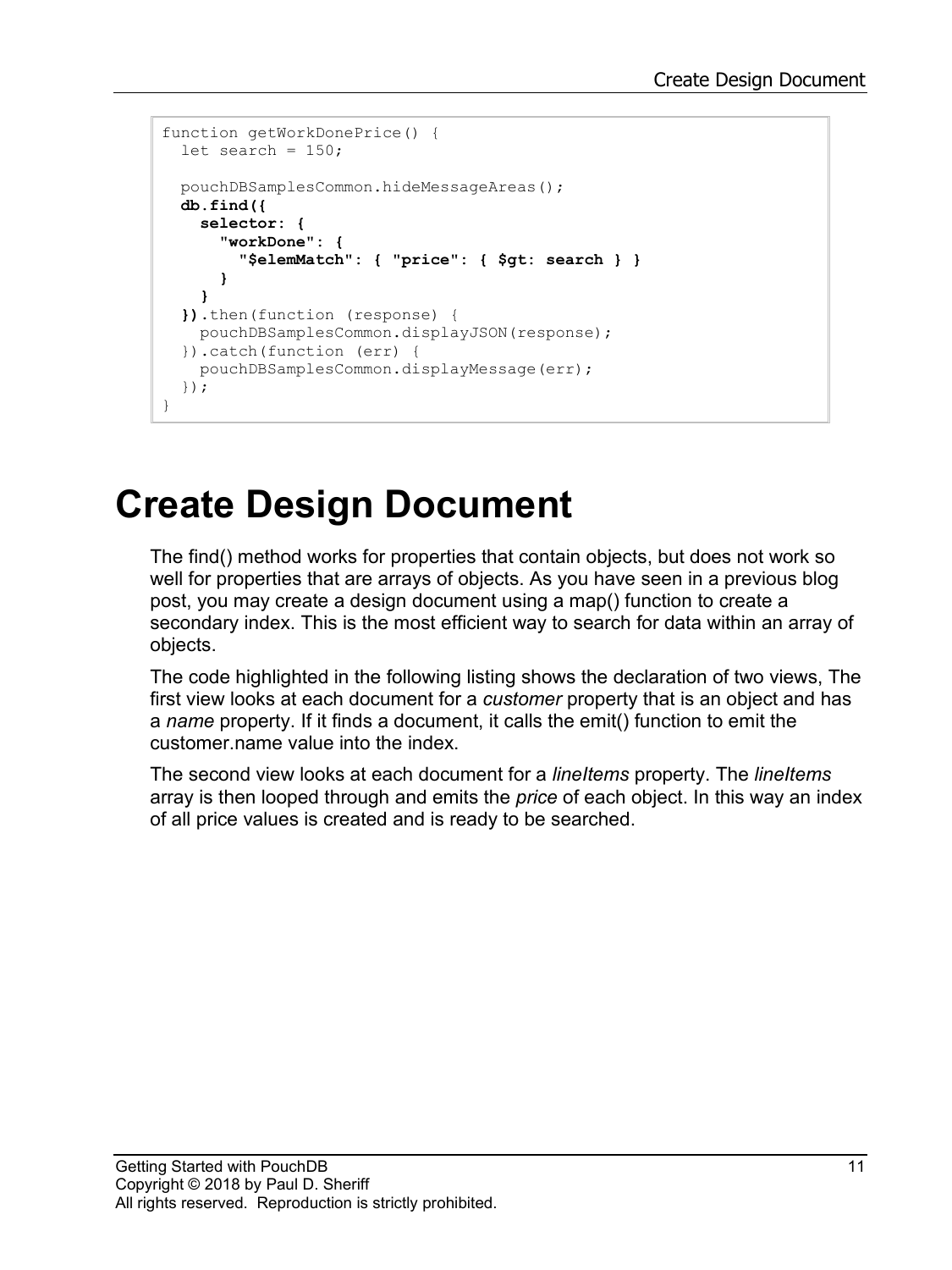```
function createDesignDoc() {
  pouchDBSamplesCommon.hideMessageAreas();
   // First check to see if the design document exists
  db.get("_design/allQueries")
     .then(function (doc) {
      pouchDBSamplesCommon.displayMessage("Design document: '" + 
doc. id + "' already exists.");
     }).catch(function (err) {
     if (err.status == 404) {
        var ddoc = {
          id: ' design/allQueries',
          views: {
            byCustomerName: {
              map: function (doc) {
                if (doc.customer.name) {
                  emit(doc.customer.name);
 }
              }.toString()
            },
            byPrice: {
              map: function (doc) {
                if (doc.lineItems) {
                 for \{var i = 0; i < docu.lineItems.length; i++) {
                    emit(doc.lineItems[i].price);
 }
 }
               }.toString()
 }
 }
         };
         // Save the design document
        db.put(ddoc).then(function (response) {
          // Successfully added
          pouchDBSamplesCommon.displayMessage("Design document 
created successfully.");
          pouchDBSamplesCommon.displayJSON(response);
         }).catch(function (err) {
          pouchDBSamplesCommon.displayMessage(err);
        });
       }
       else {
       pouchDBSamplesCommon.displayMessage(err);
 }
     });
}
```
#### **Find Customer by Name**

Create a function that calls the query() method and passes in the name of the design document followed by the view name. The second parameter to the query() method is an options object on which you add the *startkey* and *endkey* properties of the value(s) you wish to locate.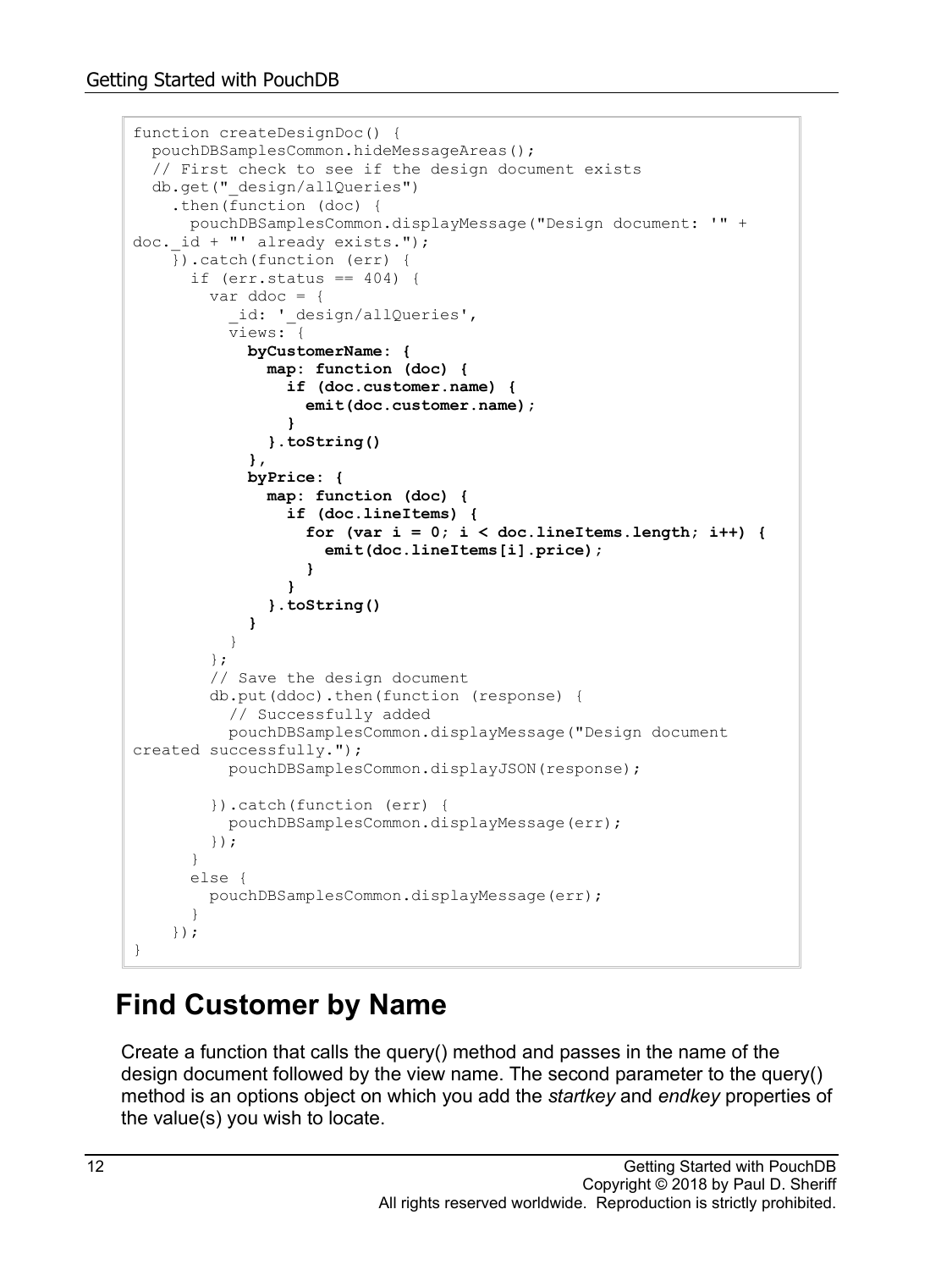```
function getCustomer() {
   pouchDBSamplesCommon.hideMessageAreas();
   db.query("allQueries/byCustomerName",
\left\{\begin{array}{ccc} \end{array}\right\} startkey: 'John Smith',
       endkey: 'John Smith\ufff0',
       include_docs: true
     }).then(function (response) {
       pouchDBSamplesCommon.displayJSON(response);
     }).catch(function (err) {
       pouchDBSamplesCommon.displayMessage(err);
     });
}
```
#### **Find Price**

To search for a range of prices, you take advantage of the *byPrice* view you created in the design document. Call the query() method using the *byPrice* view and pass in the startkey and endkey with the specific values you wish to search for. In the code below, you want to return all documents that have a price between 50 and 100.

```
function getByPrice() {
  pouchDBSamplesCommon.hideMessageAreas();
   db.query("allQueries/byPrice",
\{ startkey: 50,
       endkey: 100,
       include_docs: true
     }).then(function (response) {
       pouchDBSamplesCommon.displayJSON(response);
     }).catch(function (err) {
       pouchDBSamplesCommon.displayMessage(err);
     });
}
```
# **Summary**

In this blog post you learned to work with documents that contain nested objects and arrays. There are just a couple of things you need to do differently to search for data within these nested objects or arrays. You also learned how to use your *\_id* property intelligently to take advantage of the built-in index on the *\_id* property.